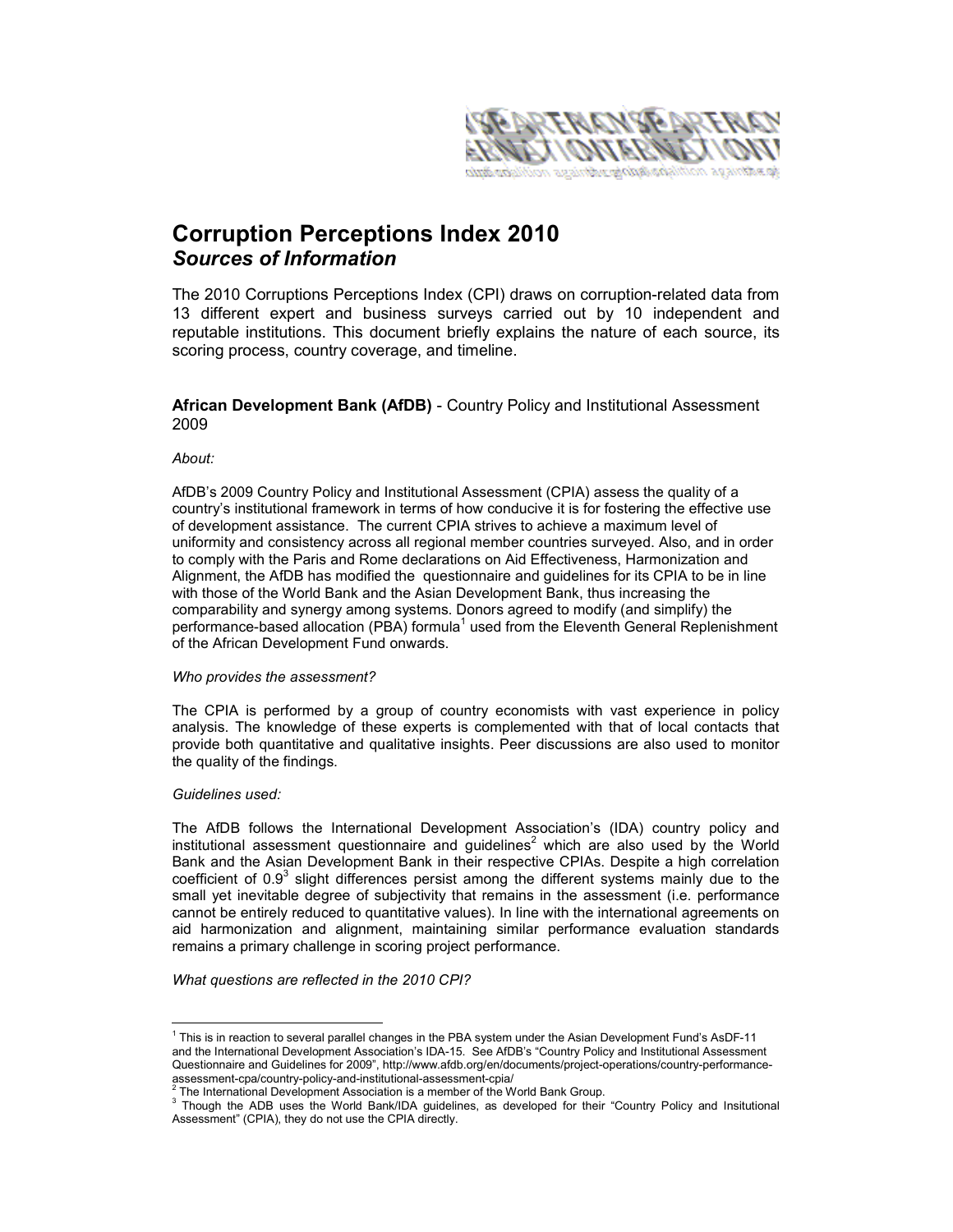Of particular interest for the CPI was the "Transparency, Accountability, and Corruption in the Public Sector" portion of the IDA questionnaire, which is described below:

"This criterion assesses the extent to which the executive can be held accountable for its use of funds and the results of its actions by the electorate and by the legislature and judiciary, and the extent to which public employees within the executive are required to account for the use of resources, administrative decisions, and results obtained. Both levels of accountability are enhanced by transparency in decisionmaking, public audit institutions, access to relevant and timely information, and public and media scrutiny. A high degree of accountability and transparency discourages corruption, or the abuse of public office for private gain. National and sub-national governments should be appropriately weighted. Each of three dimensions should be rated separately: (a) the accountability of the executive to oversight institutions and of public employees for their performance; (b) access of civil society to information on public affairs; and (c) state capture by narrow vested interests."<sup>4</sup>

# How were these questions scored?

The CPIA is a two-phase process involving i) the rating of a small representative sample of countries drawn from all regions (the benchmarking phase) and ii) the rating of the remaining countries using the benchmarking phase results as guideposts. Countries, therefore, are scored in relation to their current status and the criteria and benchmark countries. The ratings should not reflect any improvement or deterioration in terms of the previous year's results. The rating scale ranges from 1 (very weak for two years or more) to 6 (very strong for three years or more) allowing for intervals of 0.5 (e.g. 3, 3.5, 4, 4.5, etc.). Each rating must be justified in the Country Worksheet Form and scorers must take the size of the country's economy and its degree of sophistication into consideration when implementing the guidelines.

Number of countries/territories covered: 53 African countries/territories.

**Website** 

http://www.afdb.org/en/documents/project-operations/country-performance-assessmentcpa/country-policy-and-institutional-assessment-cpia/

# Timeline

Compiled: 2009. Published: 2010.

# Asian Development Bank - Country Performance Assessment Exercise 2009

About:

In order to determine how resources are allocated – through the Asian Development Fund (ADF) – the Asian Development Bank (ADB) operates a performance-based allocation (PBA) policy. Since 2006, Country Performance Assessments were reserved for developing member countries with populations of over 1 million, post-conflict countries and those deemed to be "weakly performing" (ie. countries consistently rated in the fourth or fifth quintile in recent studies).

### Who provides the assessment?

The ADB study was conducted by a small group of country specialists with relevant experience in analysing countries' performance. This group is comprised of local contacts

 4 AfDB Group, "The 2009 Country Policy and Institutional Assessments (CPIA) 2009 CPIA Questionnaire" (Abidjan: AfDB, 2009),34.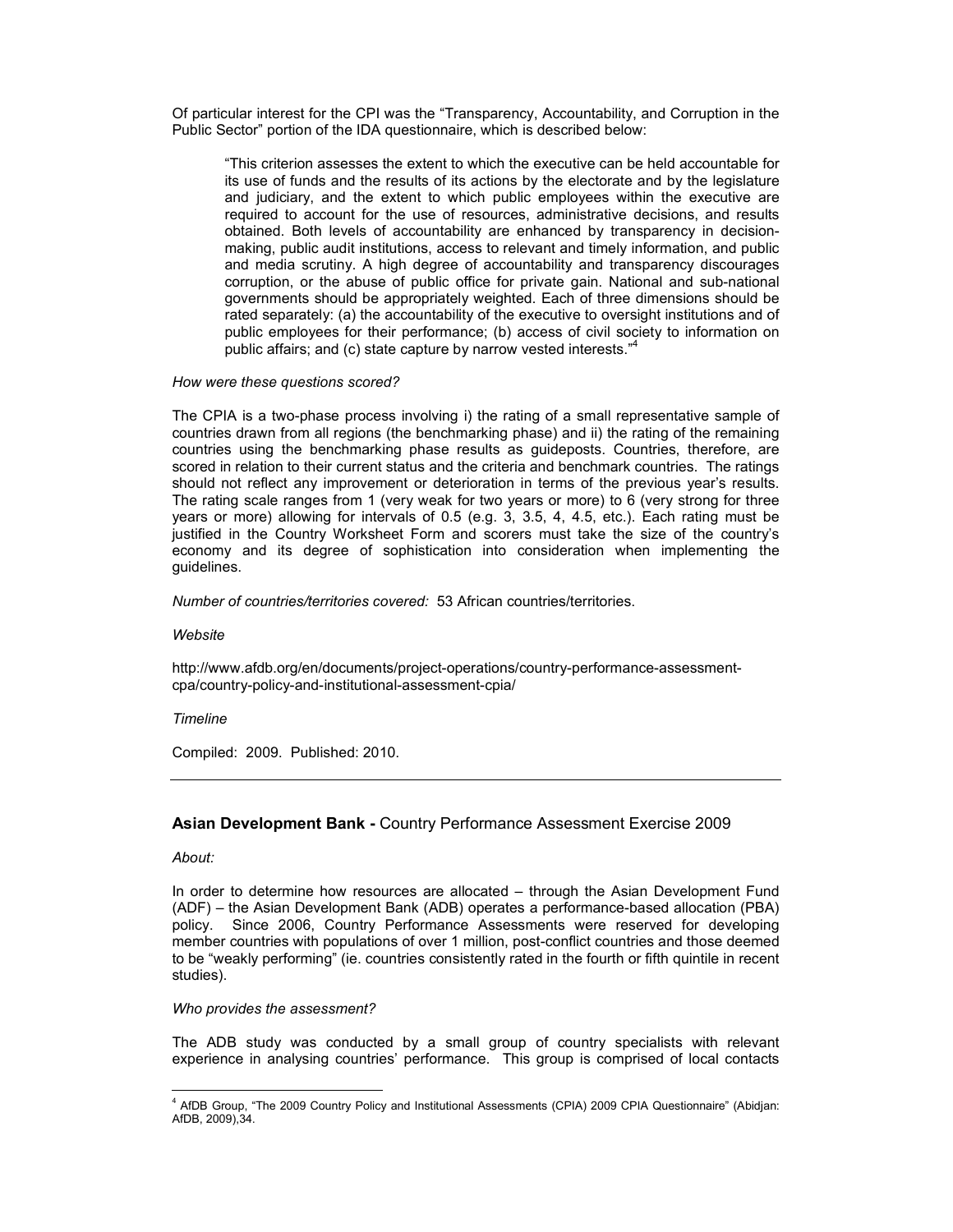that conduct quantitative assessments and work with staff members based at headquarters. Peer discussions are also used to monitor the quality of the findings.

### Guidelines used:

Pursuant to PBA policy, the ADB follows the International Development Association's (IDA) country policy and institutional assessment questionnaire and guidelines.<sup>5</sup>

# What questions are reflected in the 2010 CPI?

The ADB studies a DMC's institutional and policy framework for supporting sustainable growth, poverty reduction and an effective use of concessional assistance. The performance of each assessed country is structured along the following criteria:

- 1. the quality of its macroeconomic management
- 2. the coherence of its structural policies
- 3. the degree to which its policies and institutions promote equity and inclusion
- 4. quality of its governance and public sector management, and
- 5. the performance of the ADF project portfolio in the country. $6$

More specifically for the CPI, the focus on "Transparency, Accountability, and Corruption in the Public Sector" is especially relevant, as explained by the guidelines:

"This criterion assesses the extent to which the executive can be held accountable for its use of funds and the results of its actions by the electorate and by the legislature and judiciary, and the extent to which public employees within the executive are required to account for the use of resources, administrative decisions, and results obtained. Both levels of accountability are enhanced by transparency in decisionmaking, public audit institutions, access to relevant and timely information, and public and media scrutiny. A high degree of accountability and transparency discourages corruption, or the abuse of public office for private gain. National and sub-national governments should be appropriately weighted. Each of three dimensions should be rated separately: (a) the accountability of the executive to oversight institutions and of public employees for their performance; (b) access of civil society to information on public affairs; and (c) state capture by narrow vested interests."

#### How were these questions scored?

Scores vary between 1 (lowest) and 6 (highest) and are computed by assessing the extent of corruption among politicians and public officials, more specifically in the context of conflicts of interest, policies unfairly favouring a certain interest group or modified as a result of corruption, ineffective audits and public resources used for private gain.

Number of countries/territories covered: 28 Asian countries/territories.

#### Website:

http://www.adb.org/ADF/PBA/annualreport.asp

Timeline: Compiled: 2009. Published: 2010.

# Bertelsmann Stiftung – Transformation Index BTI 2010

# About:

The 2010 edition of the Transformation Index (BTI) assesses the political, economic and

 5 The International Development Association is a member of the World Bank Group.

<sup>&</sup>lt;sup>6</sup> Asian Development Bank, "Annual Report on the 2009 Country Performance Assessment Exercise" (Manila: ADB, 2010).

<sup>7</sup> Asian Development Bank, "Country Policy And Institutional Assessments: 2010 Assessment Questionnaire" (Manila:ADB, 2010).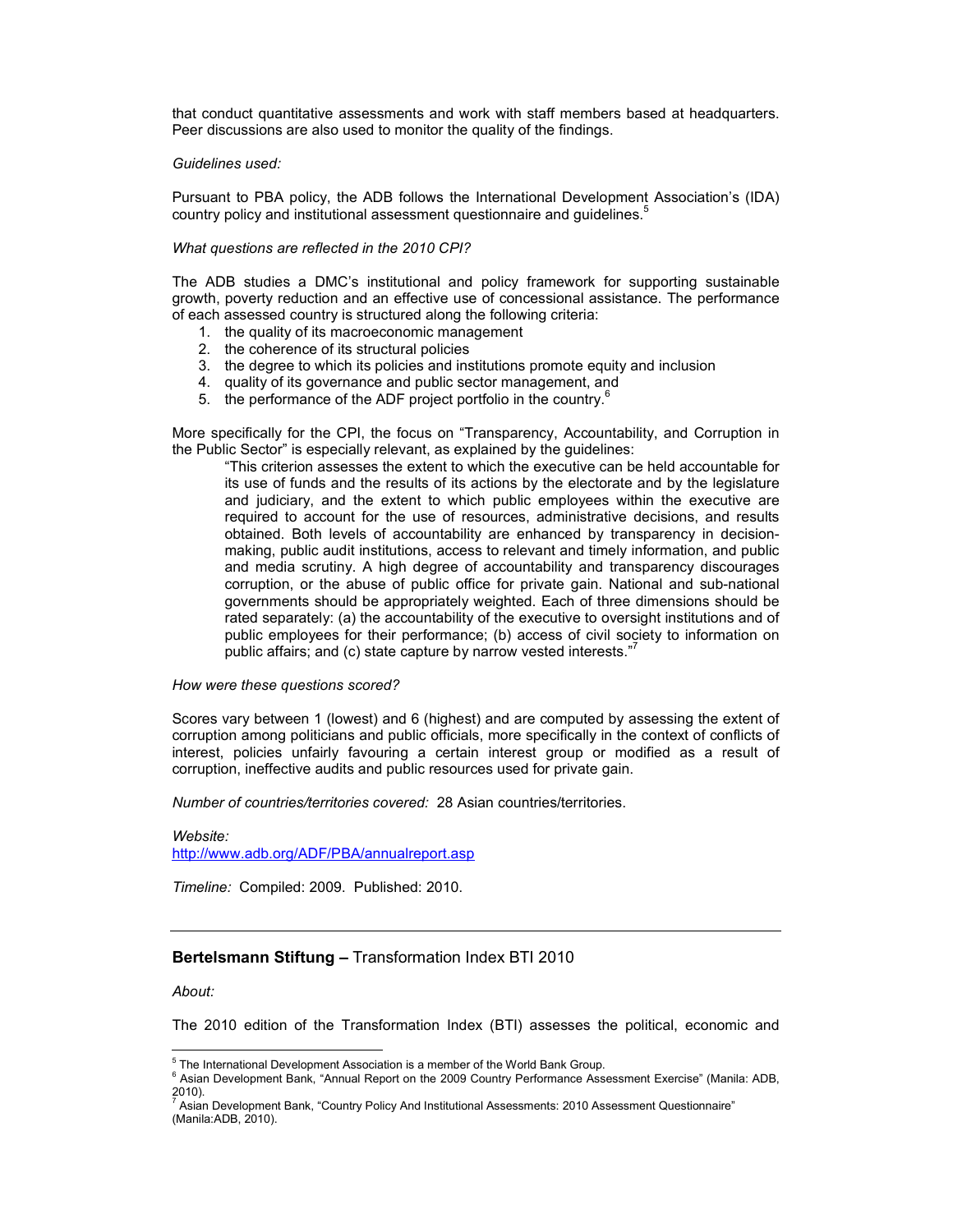social transformation in 128 developing and transformation countries around the world.<sup>8</sup> The BTI consists of a Status Index and a Management Index. The former measures and ranks countries in relation to the state of their democracy and market economy, while the latter measures and ranks them relative to their respective leadership's management performance. The scores are based on detailed country reports which assess 52 questions divided into 17 criteria.

# Who provides the assessment?

Assessments are provided by two experts per country. The 128 countries are divided into seven regional groups which are each managed by a regional coordinator.

# Guidelines used:

Country assessments consist of two sections: the written assessment of the state of transformation and management performance in a country (country report) and the numerical assessment of the state of transformation and management performance (country ratings). The assessments are then blindly reviewed by a second country expert who also provides a second independent rating of the country. Another stage of edits and adjustments then follow with an intra-regional review stage followed by an inter-regional review and ratings aggregation.

# What questions are reflected in the 2010 CPI?  $9$

The following questions were used as part of the CPI:

- To what extent are there legal or political penalties for officeholders who abuse their positions?"
	- [10-9] As a rule, corrupt officeholders are prosecuted rigorously under established laws.
	- [8-6] As a rule, corrupt officeholders are prosecuted under established laws but also slip through political, legal or procedural loopholes.
	- [5-3] Corrupt officeholders are not prosecuted adequately under the law but occasionally attract adverse publicity.
	- [2-1] Officeholders can exploit their offices for private gain as they see fit without fear of legal consequences or adverse publicity.
- "To what extent can the government successfully contain corruption?
	- [10-9] All integrity mechanisms are reasonably effective. They are actively supported by the government.
	- [8-6] Most integrity mechanisms are functioning, albeit partly with limited effectiveness. The government provides almost all integrity mechanisms.
	- [5-3] Some integrity mechanisms are implemented. Often, they remain ineffective; their operation is impeded by private interests. The government's motivation and capacity to implement reforms is mixed.
	- [2-1] Portions of the state are controlled by private interest groups; reform is impeded by private interests, rendering most integrity mechanisms nonexistent or ineffective.

How were these questions scored?

According to BTI, "scores are assigned on a scale of 1 to 10 with ten being the highest score. The ratings scale is also subdivided into four response options, each of which describes an empirical assessment that corresponds to a particular rating. ...

"Scores are aggregated by calculating their arithmetic mean. First, we calculate scores for the 17 criteria individually, then we calculate the means of the criteria scores for each dimension—democracy, market economy, management—respectively. Status Index scores

<sup>&</sup>lt;sup>8</sup> BTI countries must satisfy three criteria in order to be included in the index: i) they have not yet achieved a fully consolidated market economy and democracy, ii) have populations of above two million (with the exception of seven nations chosen as interesting cases) and iii) are recognised as sovereign states.

<sup>9</sup> Bertelsmann Stiftung, "BTI 2010 Manual for Country Assessments" (Gütersloh, 2009).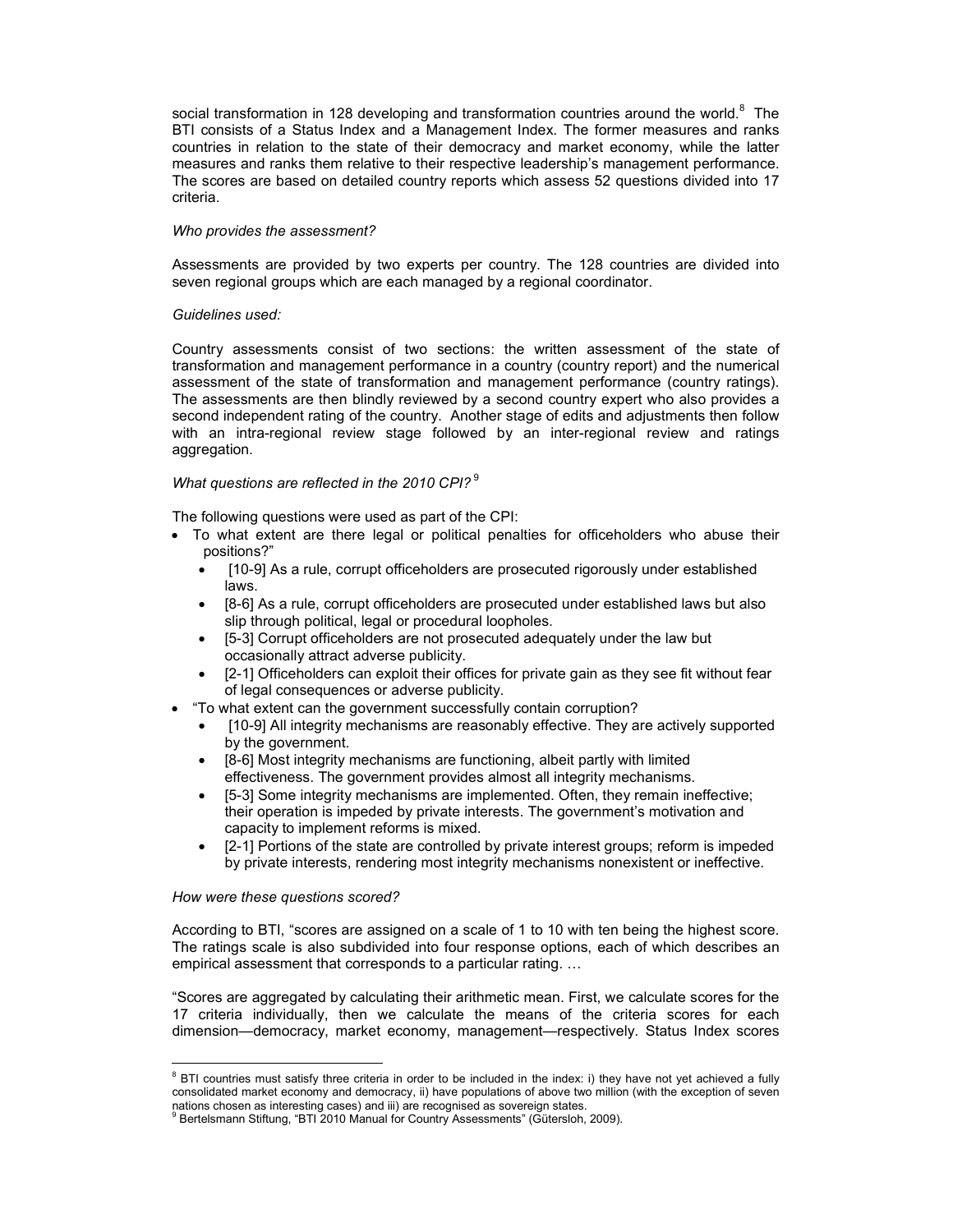represent the mean value of the democracy and market economy scores. Both values are, however, displayed separately in the table. Management Index scores represent the mean value of four management criteria that are weighted by a fifth criterion, Level of Difficulty. We believe good governance under difficult conditions should be appreciated more than an equivalent performance under promising conditions."<sup>10</sup>

Number of countries/territories covered: 128 countries/territories.

Website:

http://www.bertelsmann-transformation-index.de/english

Timeline: Produced: November 2008-May 2009. Publishing date: December 2009.

# Economist Intelligence Unit – Country Risk Service and Country Forecast 2010

# About:

The Economist Intelligence Unit (EIU) was established in 1946 as the research body for The Economist magazine. Since, it has grown into a global research and advisory firm that produces business intelligence for policy makers worldwide. 650 full-time and contributing analysts work in and on over 200 countries.

# Who provides the assessment?

The EIU relies on teams of experts based primarily in London (but also New York, Honk Kong, Beijing and Shanghai) who are supported by a global network of in-country specialists. Each country analyst covers at most two or three countries. The economic and political reports produced by EIU analysts are subjected to a rigorous checking process before publication.

# Guidelines used:

Economist Intelligence Unit country experts assign their corruption scores as part of a broad assessment of country risk. The scores are assigned on the basis of all latest available information. The country experts' analysis and scores are checked by a regional risk manager who ensures consistency in the scoring of countries in the region. A global risk director is in turn responsible for ensuring consistency across regions.

### What questions are reflected in the 2010 CPI?

The following questions illustrate the type used by the EIU in their survey:

- Are there clear procedures and accountability governing the allocation and use of public funds?
- Are public funds misappropriated by ministers/public officials for private or party political purposes; are there special funds for which there is no accountability; are there general abuses of public resources?
- Is there a professional civil service or are large numbers of officials directly appointed by the government?
- Is there an independent body auditing the management of the public finances?
- Is there an independent judiciary with the power to try ministers/public officials for abuses?
- Is there a tradition of a payment of bribes to secure contracts and gain favours?

How were these questions scored?

 $\overline{a}$ <sup>10</sup> Bertelsmann Stiftung, "BTI 2010 Manual for Country Assessments" (Gütersloh, 2009).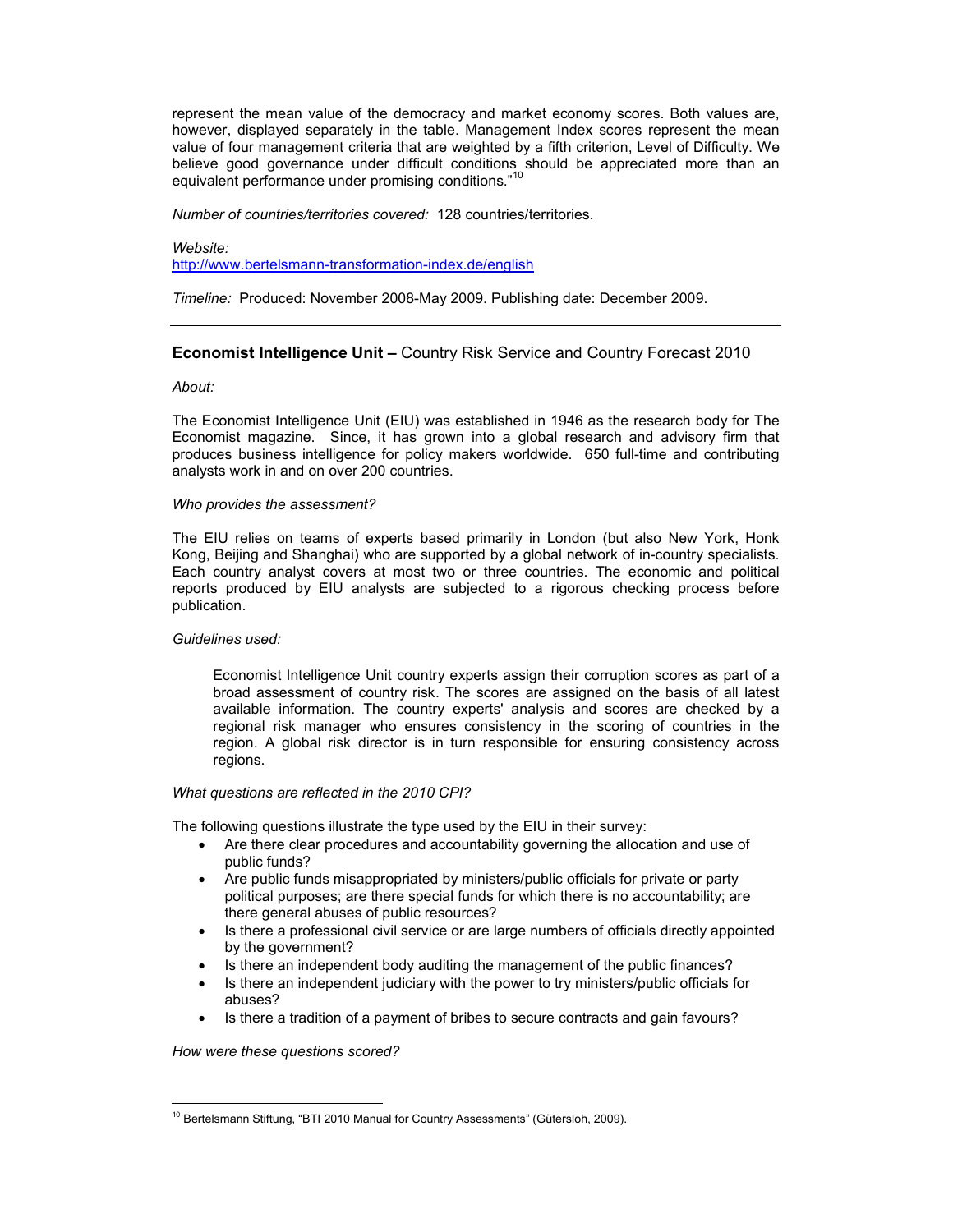EIU asks its panel of country experts to assess the incidence of corruption and defines corruption as the misuse of public office for personal (or party political) financial gain. Scores are Integers between 0 (denoting a "very low" incidence of corruption) and 4 (denoting a "very high" incidence).

Number of countries/territories covered: 135 countries/territories

Website: www.eiu.com

Timeline: Produced: 2010. Published: September, 2010

# Freedom House - Nations in Transit 2010

### About:

The Nations in Transit (NIT) country reports, produced by Freedom House, measure democratisation in 29 nations and administrative areas throughout Central Europe and the Newly Independent States (NIS). The reports focus on democratic progress and setbacks and the 2010 edition of the NIT is an assessment of events occurring in 2009.

Each report focuses on the following thematic areas: national democratic governance, electoral process, civil society, independent media, local democratic governance, judicial framework and independence and corruption.

### Who provides the assessment?

The NIT surveys were produced by Freedom House staff and consultants. The latter were recommended by relevant authorities and are regional or country specialists. A range of sources were used in compiling the report, including multilateral lending institutions, nongovernmental organizations, and other international organizations, local newspapers and magazines, and select government data.

### Guidelines used:

Freedom House generates these ratings to appraise the level of democracy or authoritarianism in a studied country as opposed to being absolute indicators of a country's political condition.

### What questions are reflected in the 2010 CPI?

The following NIT corruption-related questions were used for the purposes of the CPI:

1. Has the government implemented effective anticorruption initiatives?

2. Is the country's economy free of excessive state involvement?

3. Is the government free from excessive bureaucratic regulations, registration requirements, and other controls that increase opportunities for corruption?

4. Are there significant limitations on the participation of government officials in economic life?

5. Are there adequate laws requiring financial disclosure and disallowing conflicts of interest?

6. Does the government advertise jobs and contracts?

7. Does the state enforce an effective legislative or administrative process particularly one that is free of prejudice against one's political opponents— to prevent, investigate, and prosecute the corruption of government officials and civil servants?

8. Do whistle-blowers, anticorruption activists, investigators, and journalists enjoy legal protections that make them feel secure about reporting cases of bribery and corruption?

9. Are allegations of corruption given wide and extensive airing in the media?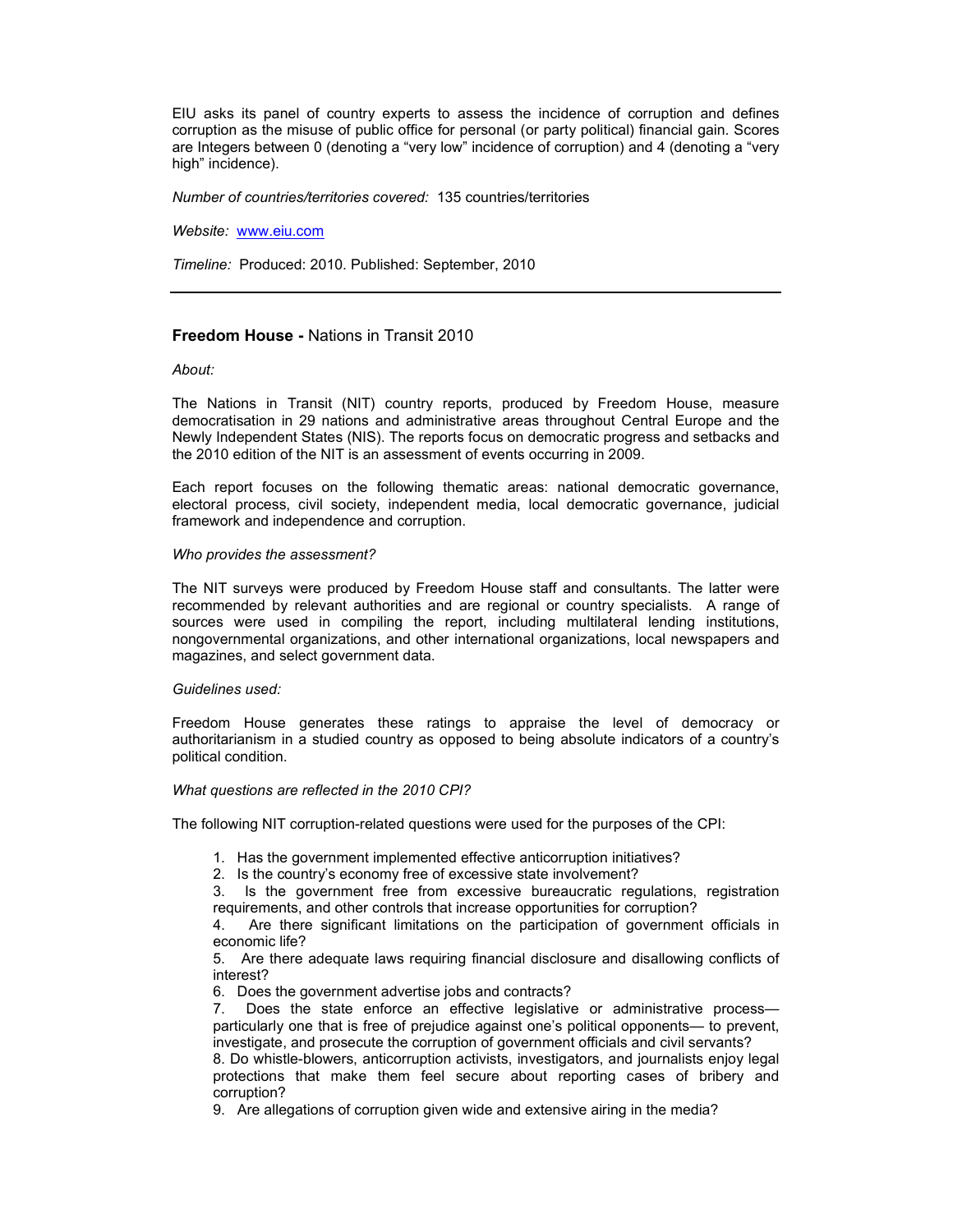10. Does the public display a high intolerance for official corruption?<sup>11</sup>

How were these questions scored?

Numerical ratings are assigned to each of the 29 NITs as a result of collaboration between report authors and a panel of academic advisors. Ratings run from 1 (highest rating) to 7 (lowest rating) and follow a quarter-point scale. They are assigned according to the practical effects of the state and civil society on a citizen's individual freedoms and rights as opposed to being a rating of governments per se.<sup>1</sup>

The ratings process is described as follows:

"1. Authors of individual country reports suggested preliminary ratings in all seven categories covered by the study.

 2. The U.S. and Central Europe & Eurasia academic advisers evaluated the ratings and made revisions.

 3. Report authors were given the opportunity to dispute any revised rating that differed from the original by more than 0.50 point.

 4. Freedom House refereed any disputed ratings and, if the evidence warranted, considered further adjustments. Final editorial authority for the ratings rested with Freedom House."<sup>13</sup>

Number of countries/territories covered: 29 countries/territories from Eastern Europe and Central Asia.

Website: http://www.freedomhouse.org/template.cfm?page=551

Timeline: Compiled: January 1, December 31 –2009. Published: 2010.

# IHS Global Insight – Country Risk Ratings 2010

### About:

IHS Global Insight (IGI) is a leading analysis and forecasting company with clients in finance, government and industry. It provides a wide range of online services covering macroeconomics, country risk and individual sectors. Parent company IHS provides both analytical and technical data services and focuses primarily on the areas of security, energy, environment and product lifecycle. The firm has around 4,000 staff worldwide based in numerous countries.

IGI has a number of different risk services. The CPI contribution is drawn from the Country Risk Ratings system. This has been in operation since 1999 and provides six-factor analysis of the risk environment in 204 countries (Political, Economic, Legal, Tax, Operational and Security). The corruption assessment supplied to TI forms part of the Operational risk.

### Who provides the assessment?

The assessments are made by over 100 in-house country specialists, who also draw on the expert opinions of in-country freelancers, clients and other contacts.

### Guidelines used:

The ratings reflect IHS Global Insight analysts' expert perceptions of the comparative level of the problem in each country. The ratings assess the broad range of corruption, from petty bribe-paying to higher-level political corruption. The figures are not quantitative - they do not equate to a probability or frequency assessment. Rather they provide a qualitative ranking

 $\overline{a}$ <sup>11</sup> Freedom House, "Nations in Transit Methodology 2010" (Online publication: Freedom House, 2010).

<sup>&</sup>lt;sup>12</sup> Freedom House, "Nations in Transit Methodology 2010" (Online publication: Freedom House, 2010).

<sup>&</sup>lt;sup>13</sup> Freedom House, "Nations in Transit Methodology 2010" (Online publication: Freedom House, 2010).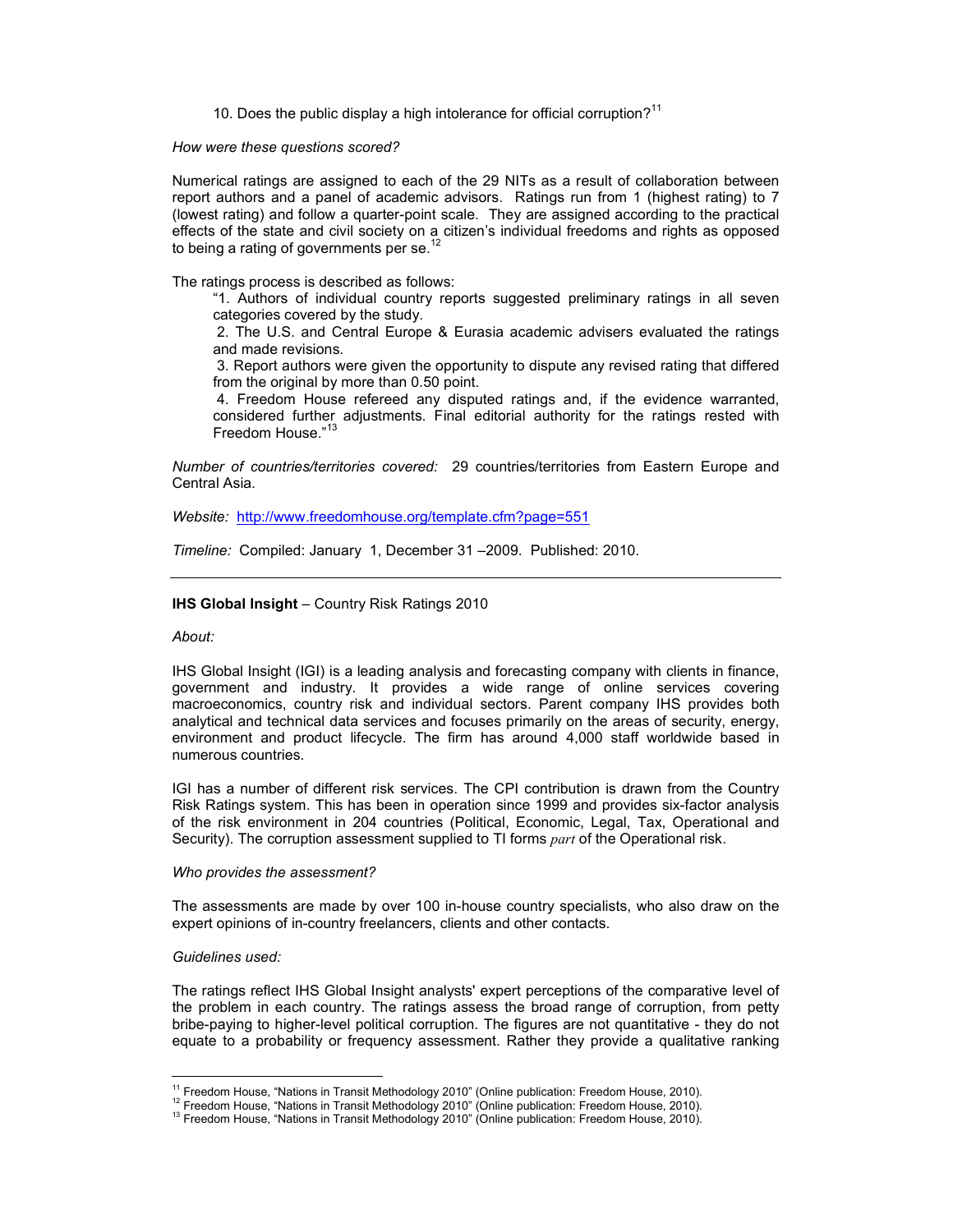between the least corrupt countries (1.0) and the most corrupt (5.0). Even in the least corrupt countries there will be isolated examples of the practice. In countries at the bottom of the ranking, corruption will be endemic in almost every transaction and interaction between individuals and businesses and the state.

# What questions are reflected in the 2010 CPI?

The IGI rating focuses on a broad range of corruption activities. This includes bribe-paying to obtain:

- Business permits
- Favourable legal judgements
- A blind eye from the polic;
- A blind eye from regulators (for instance, with regards to labour laws, environmental policies, competition/antitrust framework)
- Favourable policy decisions from central and local government
- Favourable planning decisions
- Government tenders
- Inter-company bribery, and
- Facilitation payments to individuals within a company in order to swing procurement decisions.

# How were these questions scored?

The ratings provided range from 1.0 (minimum corruption) to 5.0 (maximum). The minimum interval is 0.5. Once the analyst has supplied initial ratings these are reviewed and benchmarked by IHS Global Insight's global risk specialists.

Number of countries/territories covered: 201 countries/territories.

# Website: www.ihsglobalinsight.com/

Timeline: Compiled: September 2010. The Country Risk Rating system is continuously maintained. The ratings reflect the current situation.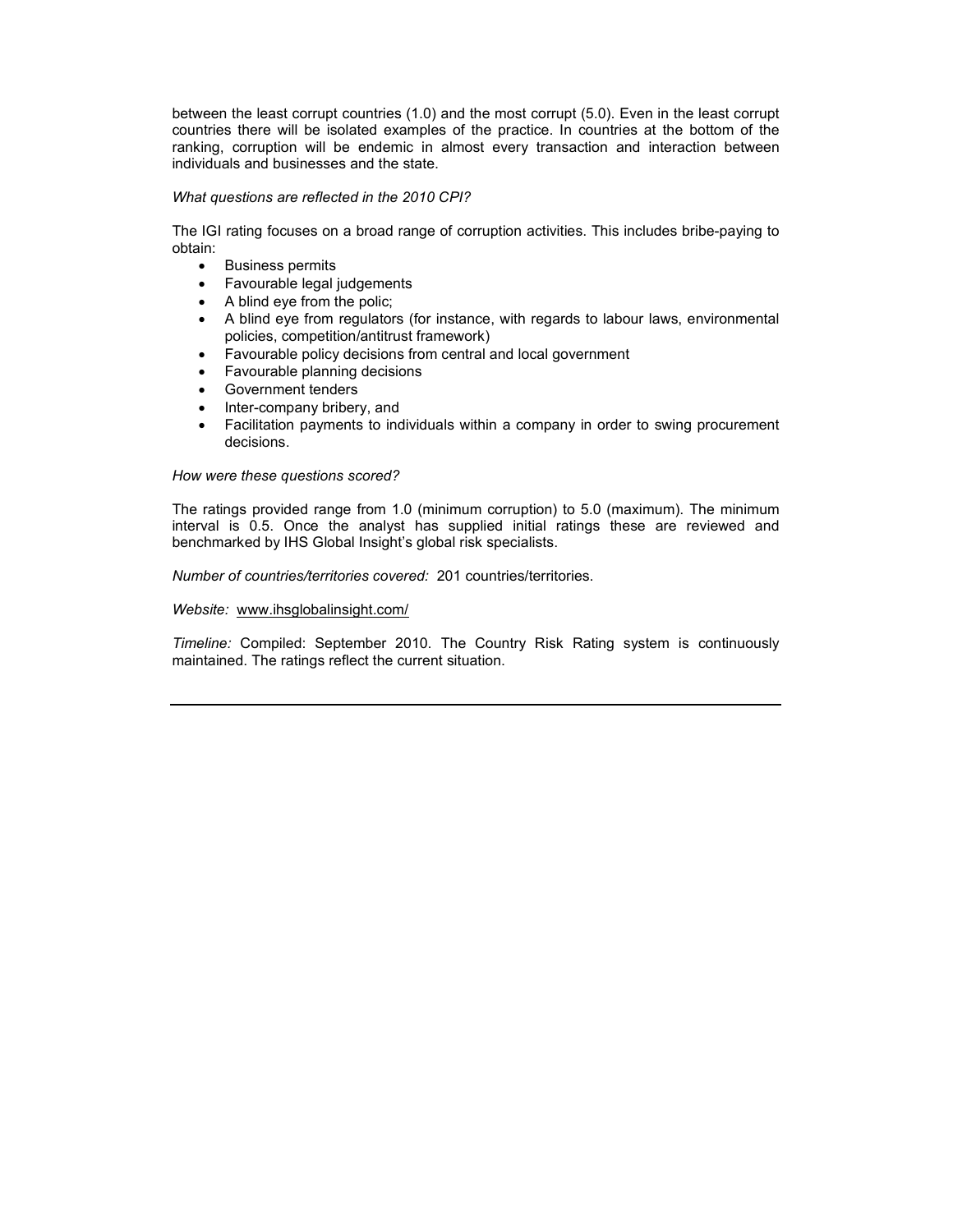# International Institute for Management Development – World Competitiveness Yearbook 2009

# About:

The International Institute for Management Development (IMD) produces the World Competitiveness Yearbook (WCY) which measures the competitiveness of nations and, in doing so, both ranks and examines how a nation's socio-political and economic climate affects corporate competitiveness. The survey reviews 57 countries using 329 criteria in order to obtain a multifaceted image of the competitiveness of nations. For the purpose of the survey, "competitiveness" is defined as follows: "Competitiveness of nations is a field of economic knowledge, which analyzes the facts and policies that shape the ability of a nation to create and maintain an environment that sustains more value creation for its enterprises and more prosperity for its people."<sup>14</sup>

The WCY is a hybrid survey given that statistical data determines two-thirds of a country's final ranking, with the rest dependent on results from opinion surveys. The statistical data is generated from 3,960 contributing executives, amounts to over 500 pages and is collected in collaboration with 54 Partner Institutes around the world to assure the validity and relevance of the data. $15$ 

### Who provides the assessment?

The WCY is a survey of senior business leaders who, together, reflect a cross-section of a nation's corporate community. IMD calls upon local and foreign enterprises operating in a given economy, and surveys both nationals and expatriates, so as to add an international perspective on local environments.

# What questions are reflected in the 2010 CPI?

The methodology of the WCY divides national environments into four main factors: Economic Performance, Government Efficiency, Business Efficiency and Infrastructure. For the purpose of the CPI, TI used the following question: "Bribing and corruption: Exist or Do Not Exist".

Participants are asked to answer this in the context of the country in which they work and have resided for the past year, based on their previous international experience. This is done so that the study accurately reflects their familiarity and knowledge of the particular environment in which they work.

# How were these questions scored?

"The data collected from the survey questions are converted from a  $1 - 6$  scale (from which the respondents choose the most appropriate answer) to a  $0 - 10$  scale. This enables us to quantify issues related to competitiveness for which hard data is unavailable or to measure intangible factors which are also important to a country's competitiveness."<sup>16</sup>

Number of countries/territories covered: 57 countries/territories.

Website: www.imd.ch/wcy

Timeline: Compiled: January-April 2009. Published: May 2009.

 $\overline{a}$ <sup>14</sup> http://www.imd.ch/research/publications/wcy/upload/FAQs.pdf

 $15$  ibid.

<sup>&</sup>lt;sup>16</sup> IMD, "The IMD WCY Executive Opinion Survey 2009" (Lausanne: IMD, 2009).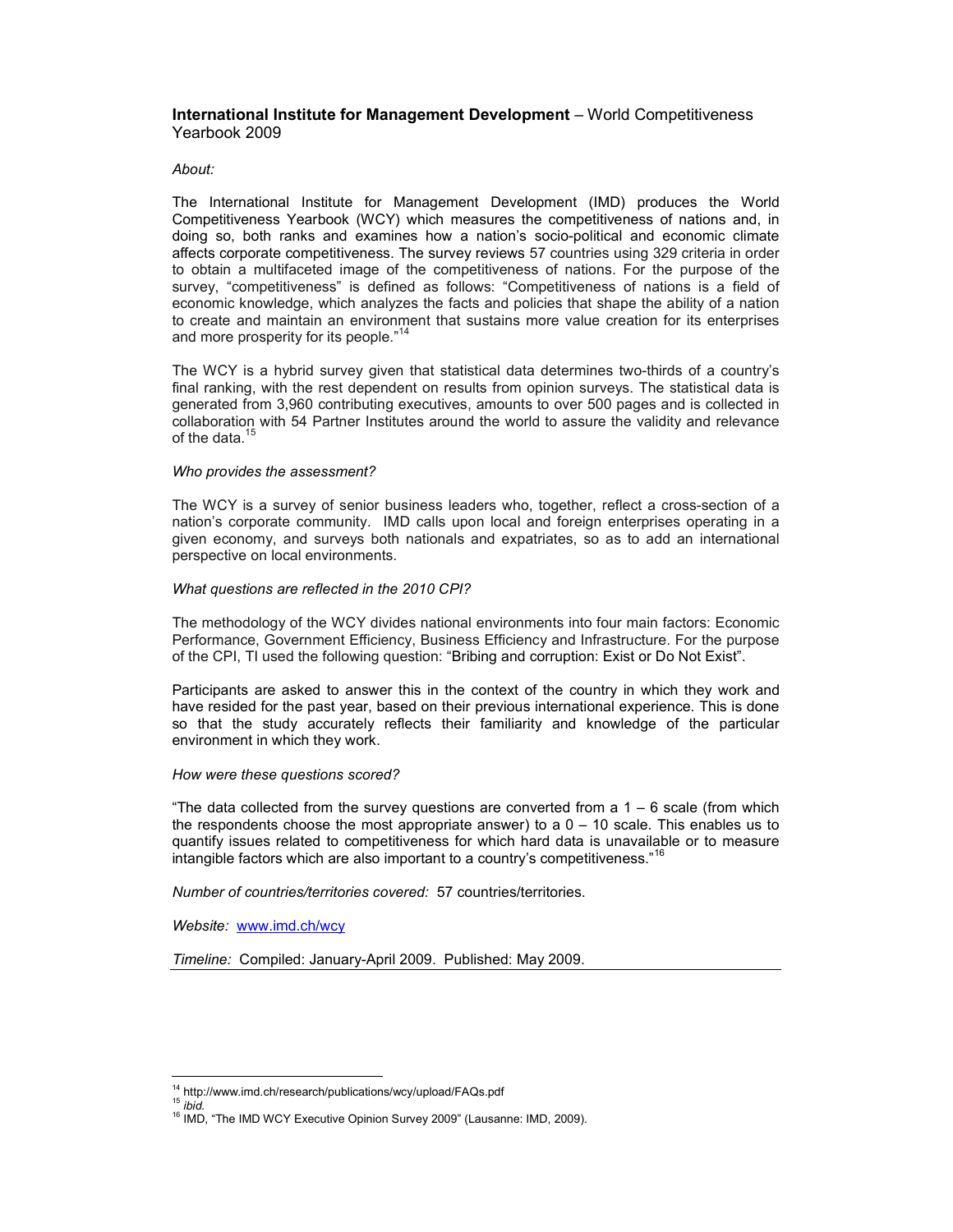# International Institute for Management Development – World Competitiveness Yearbook 2010

# About:

The International Institute for Management Development (IMD) publishes annually the World Competitiveness Yearbook (WCY) which measures the competitiveness of nations and, in doing so, both ranks and examines how a nation's socio-political and economic climate affects corporate competitiveness. The survey reviews 58 countries using 327 criteria in order to obtain a multifaceted image of the competitiveness of nations. For the purpose of the WCY, "competitiveness" is defined as follows: "Competitiveness of nations is a field of economic knowledge, which analyzes the facts and policies that shape the ability of a nation to create and maintain an environment that sustains more value creation for its enterprises and more prosperity for its people."<sup>17</sup>

The WCY is a hybrid report given that statistical data determines two-thirds of a country's final ranking, with the rest dependent on results from opinion surveys. The survey data is generated from more than 4,000 contributing executives, amounts to over 500 pages and is collected in collaboration with 54 Partner Institutes around the world to assure the validity and relevance of the data. $<sup>1</sup>$ </sup>

# Who conducted the survey?

The WCY is a survey of senior business leaders who, together, reflect a cross-section of a nation's corporate community. IMD calls upon local and foreign enterprises operating in a given economy, and surveys both nationals and expatriates, so as to add an international perspective on local environments. Despite the potential for a home-country bias that comes with opinion surveys conducted by residents of their own country, the CPI would be incomplete if it simply was North-dominated and lacked local knowledge and input.

# What questions were used?

The methodology of the WCY divides national environments into four main factors: Economic Performance, Government Efficiency, Business Efficiency and Infrastructure. For the purpose of the CPI, TI used the following question: "Bribing and corruption: Exist or Do Not Exist".

Participants are asked to answer this in the context of the country in which they work and have resided for the past year, based on their previous international experience. This is done so that the study accurately reflects their familiarity and knowledge of the particular environment in which they work.

# How are scores assigned?

"The rankings for the survey questions are obtained from the average value for each country. The data are converted from a  $1 - 6$  scale (from which the survey respondents choose the most appropriate answer) to a  $0 - 10$  scale. The standard deviation values are then calculated for the responses to determine the rankings. This enables us to quantify issues related to competitiveness for which hard data is unavailable or to measure intangible factors which are also important to a country's competitiveness."<sup>19</sup>

### Website www.imd.ch/wcy

Number of countries/territories covered: 58 countries/territories.

# Timeline

Compiled: January-April 2010. Published: May 2010.

 $18 \overline{ibid}$ .

 $\ddot{\phantom{a}}$ 

<sup>&</sup>lt;sup>17</sup> http://www.imd.ch/research/publications/wcy/upload/FAQs.pdf

<sup>&</sup>lt;sup>19</sup> IMD, "The IMD WCY Executive Opinion Survey 2010" (Lausanne: IMD, 2010).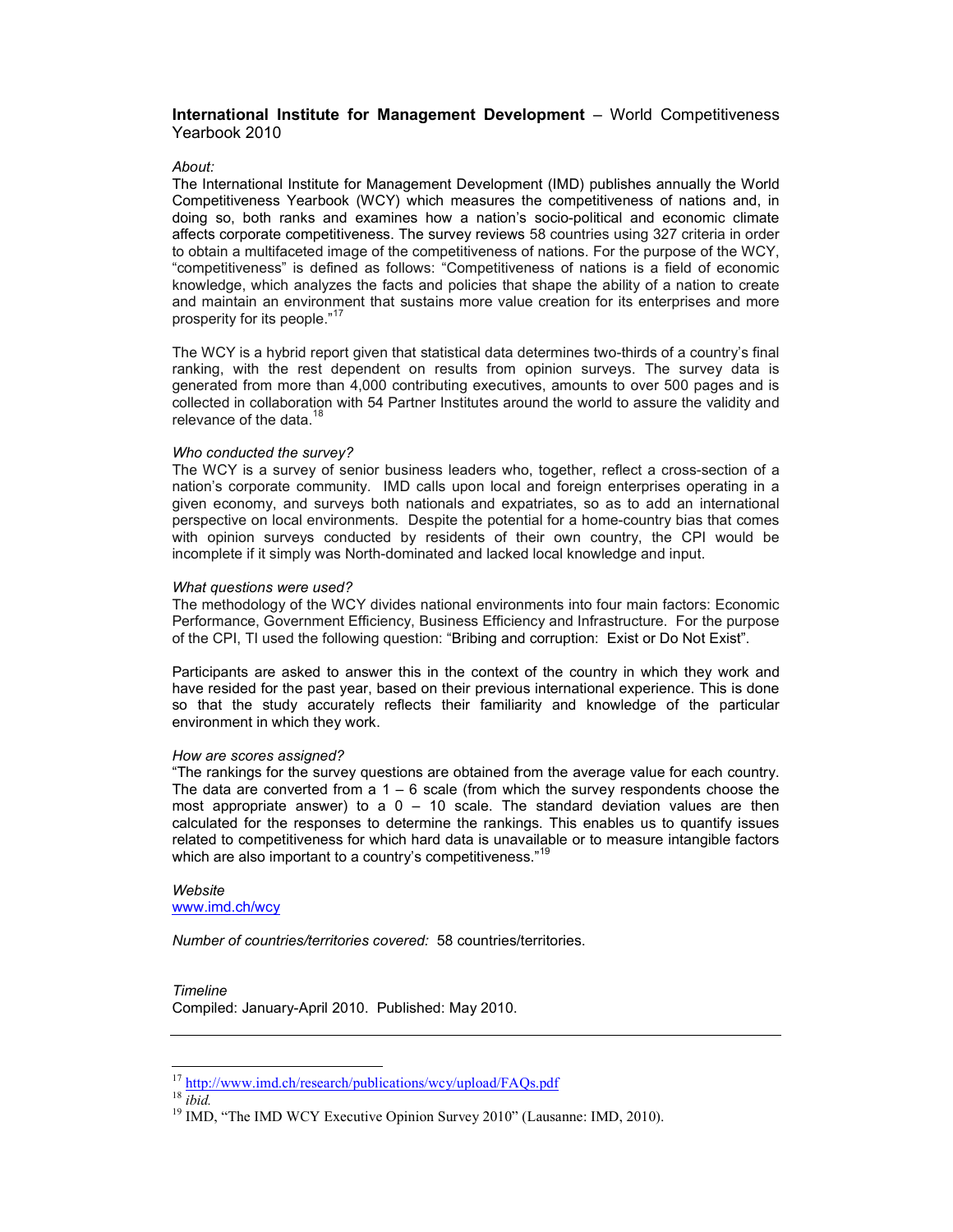# Political & Economic Risk Consultancy Ltd. – Asian Intelligence 2009

# About:

Political and Economic Risk Consultancy (PERC) publishes an annual regional corruption review, whose first editions date back over twenty years when they began to survey local and expatriate businessmen and women.

# Who provides the assessment?

The PERC survey is an executive opinion survey conducted via face-to-face interviews, postal correspondence and e-mails. At least 100 executives responded in each of the countries surveyed, save in Cambodia, where only 55 replies were collected. On the whole, however, 1,750 replies on the 16 countries and territories surveyed contributed to the study. Respondents were asked to assess corruption in the country in which they worked or, if they were expatriates, for their home country. Local and expatriate responses were also separated for comparison.

# What questions were used in the 2010 CPI?

The survey asked about the perception of political corruption in the respondent's home country. Other questions were also posed, namely pertaining to the extent that respondents perceived corruption to hurt the overall business environment, to infect certain national institutions like the banking and court systems, and questions concerning society's tolerance of the problem were also included. These questions strove to address various facets of how corruption affects both the public and private sectors.

# How were these questions scored?

The PERC report included a graph illustrating the results from the mean of the three survey questions, ie. one rating the problem of corruption among national-level political leaders, one for city, state and other local-level political leaders, and one for civil servants. Scores were computed on a scale of 0-10 where zero was the highest possible score and ten was the lowest result. The final scores included in the graph are simple averages from the three questions, except for the US score which was calculated as follows: "for the total US score we took the average of the 88 replies we received from executives living and working in Chicago, Illinois and included that average with the 107 replies we received from other cities in the  $US<sup>.20</sup>$ 

Number of countries/territories covered: 16 countries/territories from the Asia-Pacific region plus the United States

Website: www.asiarisk.com

 $\ddot{\phantom{a}}$ 

Timeline: Compiled: March 2009 (except Cambodia – December 2008 to January 2009). Published: April 2009.

<sup>&</sup>lt;sup>20</sup> PERC, "Asian Intelligence" No. 776 (Hong Kong: PERC, 2009).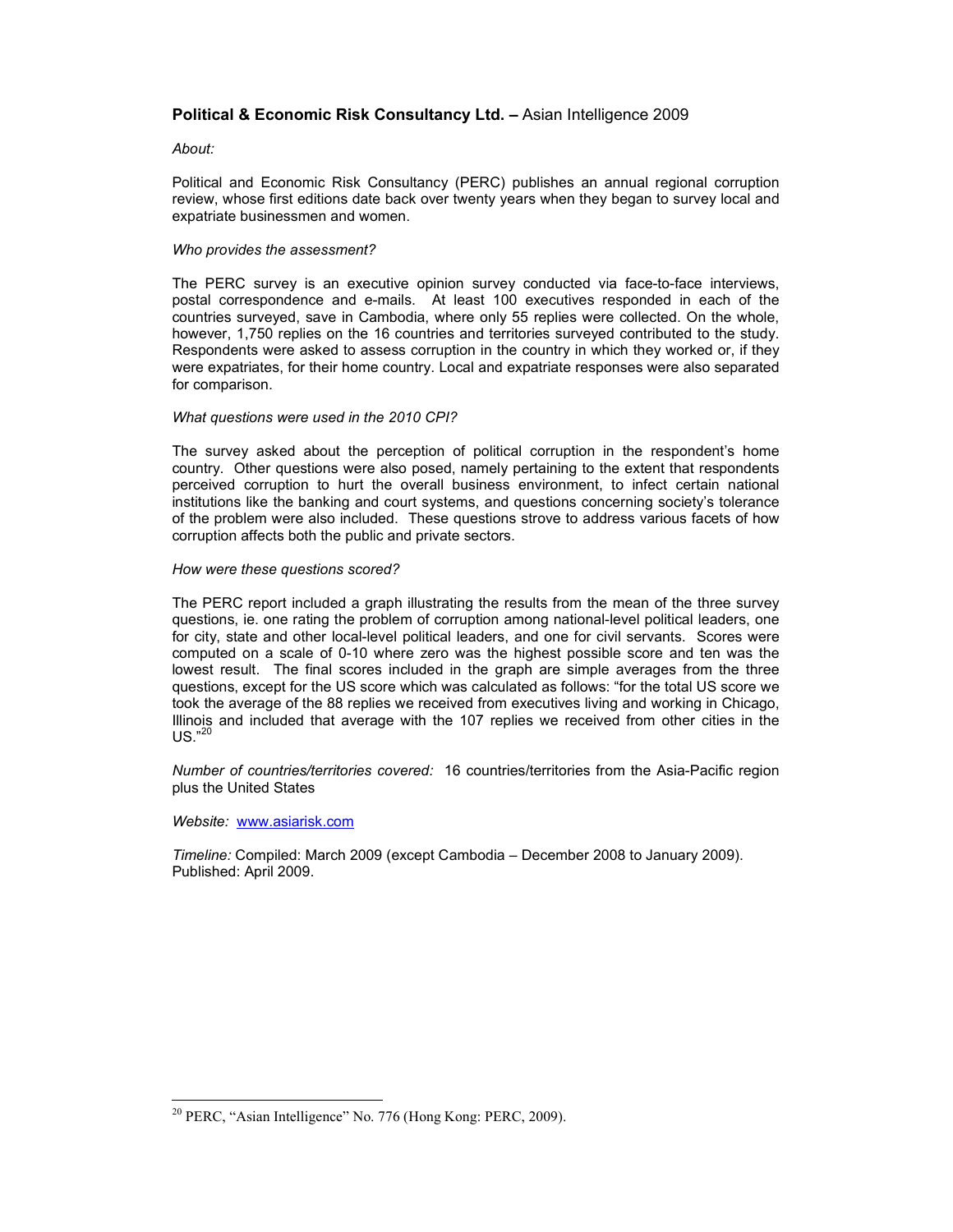# Political & Economic Risk Consultancy Ltd. - Asian Intelligence 2010

### About:

The Political and Economic Risk Consultancy (PERC) publishes an annual regional corruption review, whose first editions date back over twenty years when they began to survey local and expatriate businessmen and women.

#### Who conducted the survey?

The PERC survey is an executive opinion survey conducted via face-to-face interviews, postal correspondence and e-mails. At least 100 executives responded in each of the countries surveyed. On the whole, 2,174 replies on the 16 countries and territories surveyed contributed to the study. Respondents were asked to assess corruption in the country in which they worked or, if they were expatriates, for their home country. Local and expatriate responses were also separated for comparison.

### What questions were used?

The survey asked about the perception of political corruption in the country in which the respondents were working as well as their home country. Other questions were also posed, namely pertaining to the extent that respondents perceived corruption to hurt the overall business environment, to infect certain national institutions like the banking and court systems, and concerning society's tolerance of the problem were also included. These questions strove to address various facets of how corruption affects both the public and private sectors.

### How are scores assigned?

The PERC report included a graph illustrating the results from the mean of four survey questions, ie. one rating the problem of corruption among national-level political leaders, one for city, state and other local-level political leaders, one for civil servants at the national level, and one for civil servants at the local level. Scores were computed on a scale of 0-10 where zero was the highest or best possible score and ten was the lowest or worst possible result. The final scores included in the graph are simple averages from the four questions.

Number of countries/territories covered: 16 countries/territories

Website www.asiarisk.com

# Timeline Compiled: December 2009 and end February 2010. Published: March 2010.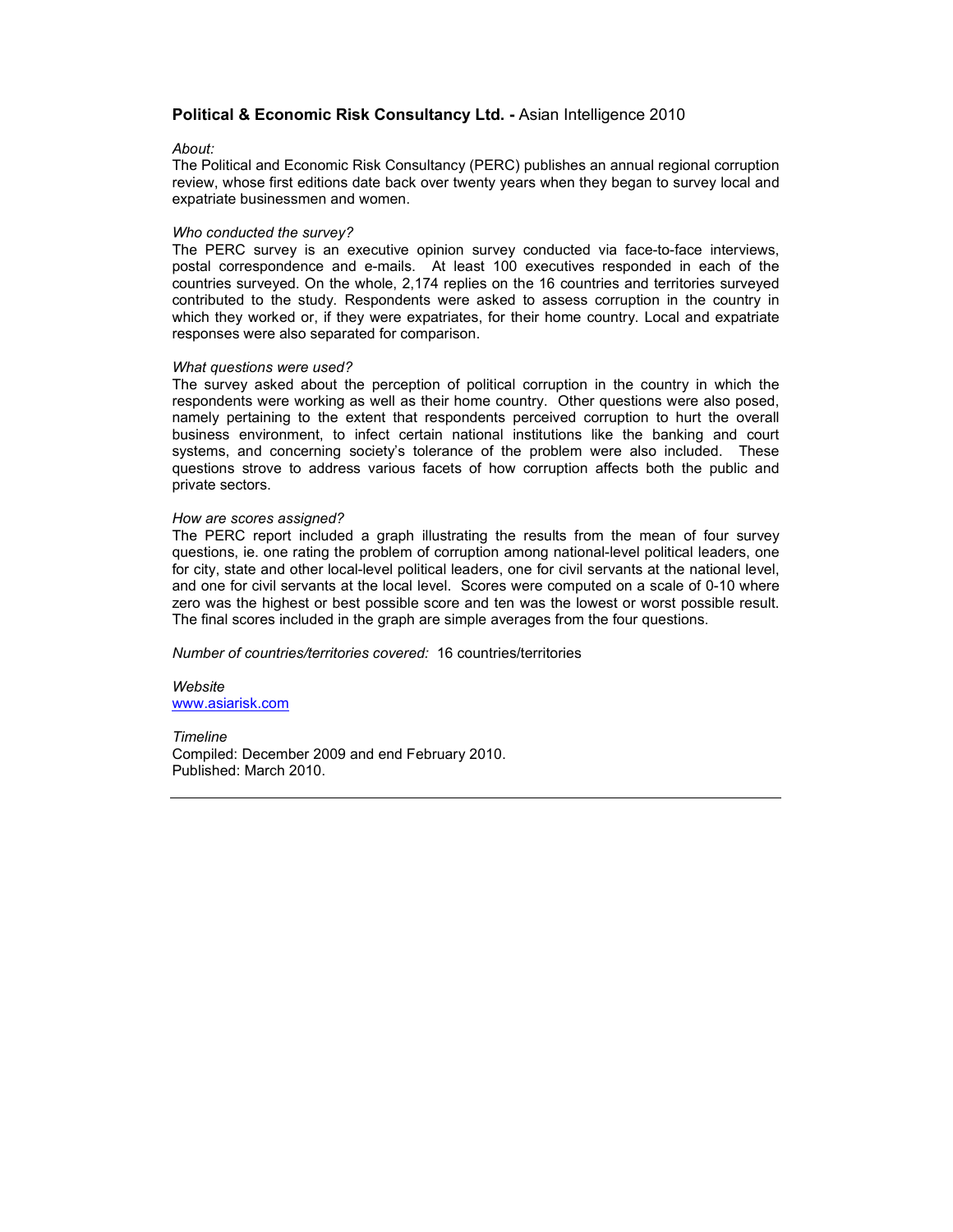# World Bank - Country Policy and Institutional Assessment 2009

# About:

The World Bank developed its Country Policy and Institutional Assessments (CPIA) to help steer the allocation of International Development Association (IDA) lending resources. "The assessments consist of a set of criteria representing the different policy and institutional dimensions of an effective poverty reduction and growth strategy. The criteria have evolved over time, reflecting lessons learned and mirroring the evolution of the development paradigm."<sup>21</sup>

# Who provides the assessment?

The assessment is prepared by country teams with relevant experience in analysing countries' performance that include staff located in the field offices and in the Bank's headquarters. Country teams submit rating proposals for each criterion accompanied by written justifications. To ensure the robustness of the scores across countries and regions the proposals are them subject to a two step review. First they are vetted by the respective Regional Chief Economist, and then subject to a Bank wide review by technical specialists in each of the areas covered in the CPIA. During the CPIA process country authorities are involved at two stages. The first is when the ratings proposals are being prepared and before they are submitted for Bank-wide review. The objective of this step is to ensure that country teams have taken into account all the relevant available information when preparing their write–ups and the associated rating proposals. The guidance provided to the teams makes clear that these interactions with country authorities are part of a process of consultation, not a negotiation over the ratings. The second stage takes place at the end of the CPIA process when country teams communicate to the authorities the results of the Bank's assessment.

# Guidelines used:

The World Bank follows the International Development Association's (IDA) country policy and institutional assessment questionnaire and guidelines, which it developed. $^{22}$ 

# What questions are reflected in the 2010 CPI?

The CPIA surveys countries on the following themes: i) economic management, ii) structural policies, iii) policies for social inclusion/equity and iv) governance. More specifically for the CPI, this translates into the following focal point: Transparency, Accountability, and Corruption in the Public Sector. This point is explained by the guidelines as follows:

"This criterion assesses the extent to which the executive can be held accountable for its use of funds and the results of its actions by the electorate and by the legislature and judiciary, and the extent to which public employees within the executive are required to account for the use of resources, administrative decisions, and results obtained. Both levels of accountability are enhanced by transparency in decisionmaking, public audit institutions, access to relevant and timely information, and public and media scrutiny. A high degree of accountability and transparency discourages corruption, or the abuse of public office for private gain. National and sub-national governments should be appropriately weighted. Each of three dimensions should be rated separately: (a) the accountability of the executive to oversight institutions and of public employees for their performance; (b) access of civil society to information on public affairs; and (c) state capture by narrow vested interests."<sup>23</sup>

How were these questions scored?

 $\overline{a}$ <sup>21</sup> World Bank, "Country Policy and Institutional Assessments: 2010 Assessment Questionnaire" (Washington: WB,  $2010$ ).

The International Development Association is a member of the World Bank Group.

<sup>23</sup> World Bank, "Country Policy And Institutional Assessments: 2010 Assessment Questionnaire" (Washington: WB, 2010))..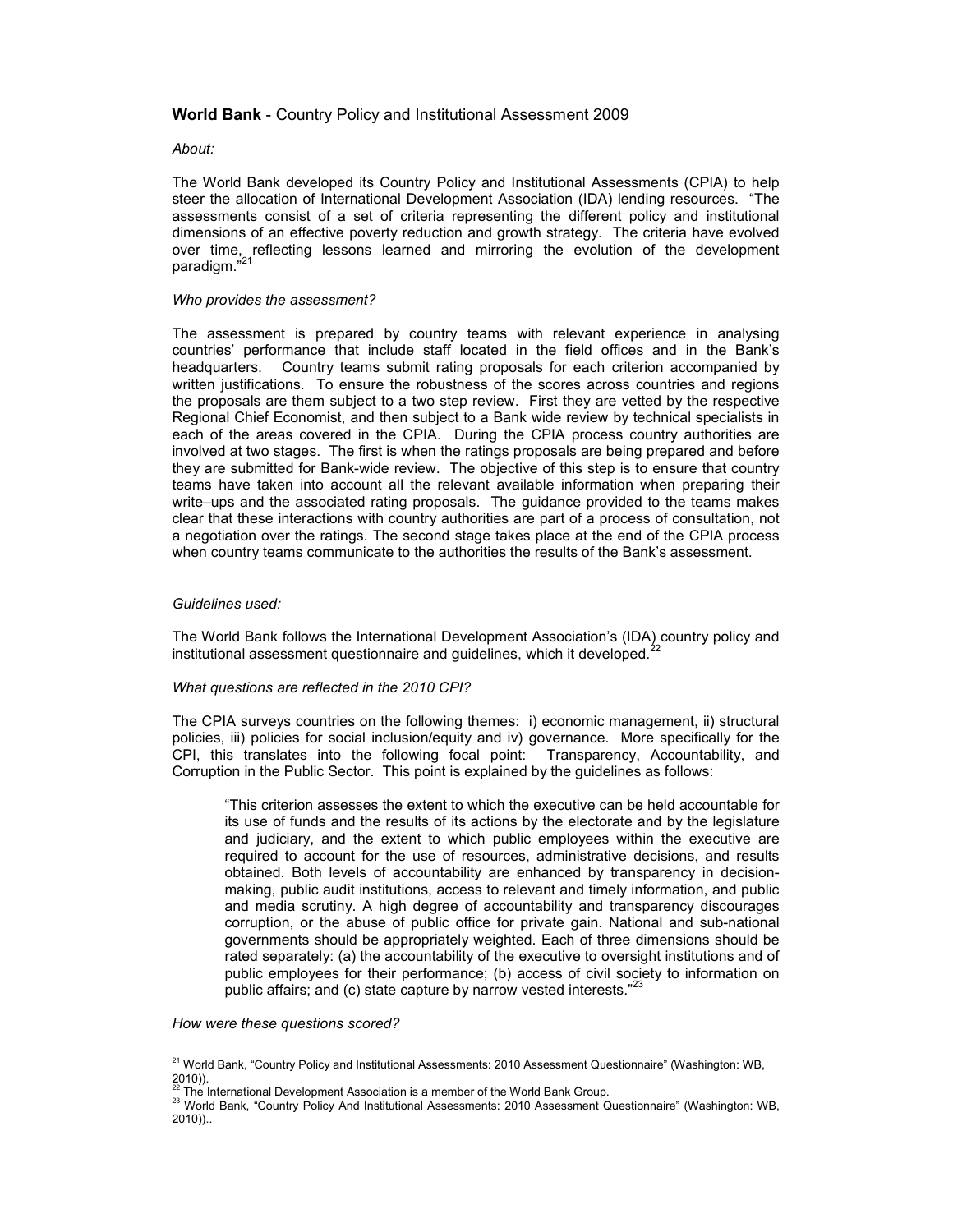The CPIA is a two-phase process involving i) the rating of a small representative sample of countries drawn from all regions (the benchmarking phase) and ii) the rating of the remaining countries using the benchmarking phase results as guideposts. The benchmark set is reviewed every year to balance continuity with the need to refresh the sample. For a given country, its policy and institutional performance is scored against the criteria. The rating scale ranges from 1(low) to 6 (high) and allows for half point intermediate ratings (eg. 3.5). Each score must be justified in a Country Worksheet Form. The final scores are determined following an extensive Bank-wide review. The steps followed in the second phase are similar to those in the benchmarking phase. The review is based on written submissions and informed by the scores of the benchmark countries, available external indicators and other relevant supporting documentation. Both during the benchmarking phase and in the second stage of the CPIA process, country team proposals are reviewed first by the regional Chief Economist and then subject to a Bank-wide review.

Number of countries/territories covered: 75 of the poorest countries as defined by the World Bank.

Website: http://go.worldbank.org/S2THWI1X60

Timeline: Compiled: Fall 2008 & Spring 2009. Published: 2010.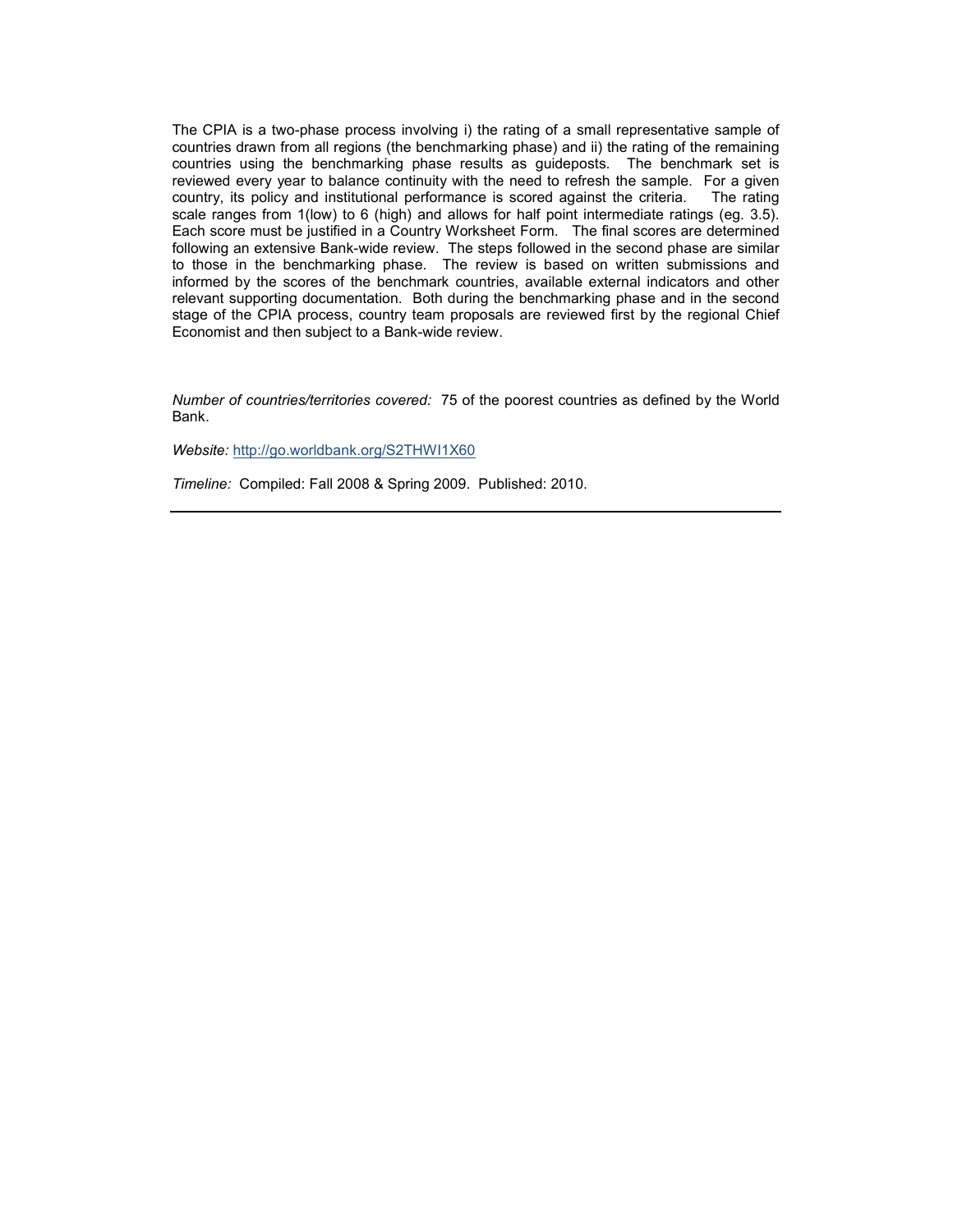# World Economic Forum – Executive Opinion Survey 2009-10

# About:

As part of the World Economic Forum's "Global Competitiveness Report 2009-10" which profiled 133 economies, the Executive Opinion Survey (EOS) 2009 transforms the yearly report into an executive appraisal of a nation's economic environment and its ability to sustain economic growth. Its data is the result of polling over 12,000 business executives from around the world.

The EOS 2009, and the Global Competiveness Report more generally, strive to produce a clearer picture of the current and future health of a country's economic and corporate environment as well as its relationship to the global economy.

# Who provides the assessment?

The EOS is an opinion survey which collects local views on the performance of the country in which one works as opposed to an expert assessment survey guided by outsiders. More specifically, the survey focuses on gauging the current business environment in which the one operates.

# What questions are reflected in the 2010 CPI?

The EOS 2009 is divided into thematic sections and the CPI uses data from the Corruption, Ethics and Social Responsibility portion of the EOS 2009 study – namely, the following questions:

- In your country, how commonly do the following firms pay bribes to public servants or public officials?
- In your country, how common is it for firms to make undocumented extra payments or bribes connected with the following:
	- a. Imports and exports?
	- b. Public utilities (e.g. telephone or electricity)?
	- c. Annual tax payments?
	- d. Awarding of public contracts and licences?
	- e. Obtaining favourable judicial decisions?

### How were these questions scored?

Scores range from 1 to 7 with the extremities signifying that the respondent agrees with opposing opinions. The answer on one extreme supports the statement in question and the answer on the other extreme rejects it. Scores falling between the extremities express the following reactions to the opinions: largely agree with the opinion A, somewhat agree with opinion A, indifferent to either opinion, somewhat agree with the opinion B, and largely agree with opinion B.

Number of countries/territories covered: 133 countries.

Website:

http://www.weforum.org/en/initiatives/gcp/Global%20Competitiveness%20Report/PastReports /index.htm

Timeline: Compiled: January-May 2009. Published: 2009.